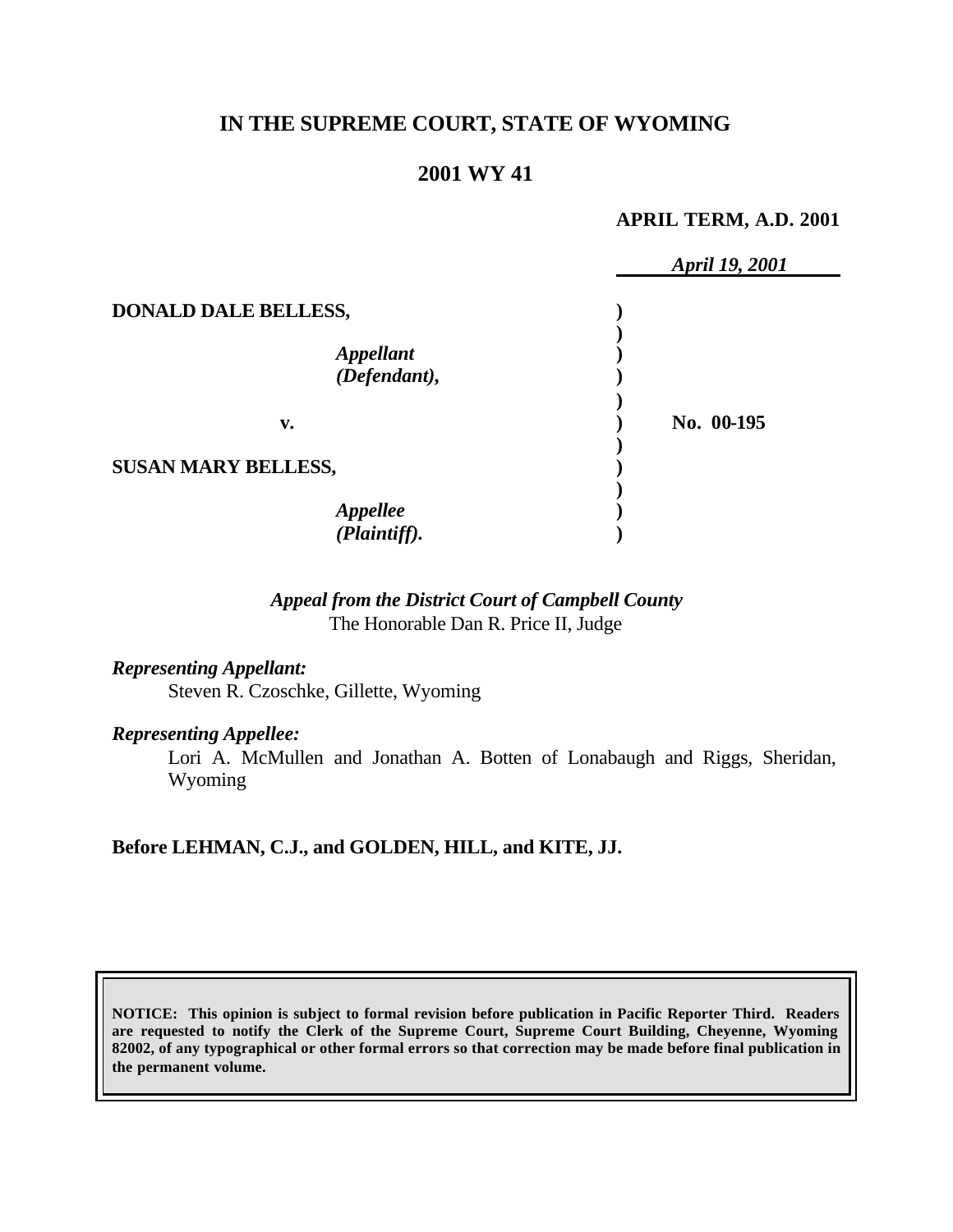KITE, Justice.

[¶1] Appellee Susan Belless (wife) filed a complaint for divorce. Following trial, the court granted the divorce. Appellant Donald Belless (husband) appeals and challenges the award of alimony to the wife. The alimony award provided for ten years of payments based on a graduated scale, which began at \$1,200 per month and over time reduced to \$1,000 per month. Finding no abuse of discretion, we affirm.

### **ISSUE**

[¶2] The husband presents the following issue for our review:

Did the District Court abuse its discretion when it ordered [the husband] to pay alimony in the amount and for the term specified?

The wife adopted the husband's statement of the issue.

# **FACTS**

[¶3] The parties were married on July 6, 1982, and no children were born of the marriage. However, each party brought two children into the marriage. Seventeen years later, the wife filed a complaint for divorce, citing irreconcilable differences, and the husband filed an answer. Prior to trial, the parties entered into a Property Settlement Agreement and Stipulation which resolved issues regarding the division of marital property and debts. The remaining issues of alimony and payment of the wife's attorney's fees proceeded to trial on April 26, 2000. Following trial, the court granted the divorce and approved and adopted the Property Settlement Agreement and Stipulation. In its decree, the trial court awarded alimony to the wife over a ten-year period on a graduated scale, which began at \$1,200 per month and over time reduced to \$1,000 per month. The husband timely appealed.

[¶4] During the marriage, the husband was employed by Burlington Northern Santa Fe Railway Company. In contrast, the wife was unemployed and testified that her primary role during the marriage was to rear their four children. The wife suffered from medical conditions, which limited her ability to work to only part-time sedentary occupations, and she had no formal education beyond receiving her GED. The evidence at trial revealed the husband had earned \$98,377 in 1999. He further testified that his take-home pay was \$5,800 per month and his monthly expenses were approximately \$4,100.

[¶5] The wife desires to complete further education which would allow her to obtain a job within her medical constraints. Testimony at trial revealed the current cost for the wife to obtain a bachelor's degree is approximately \$15,000. The wife testified at trial that she had approximately \$1,281.45 in expenses per month which excluded any health care costs,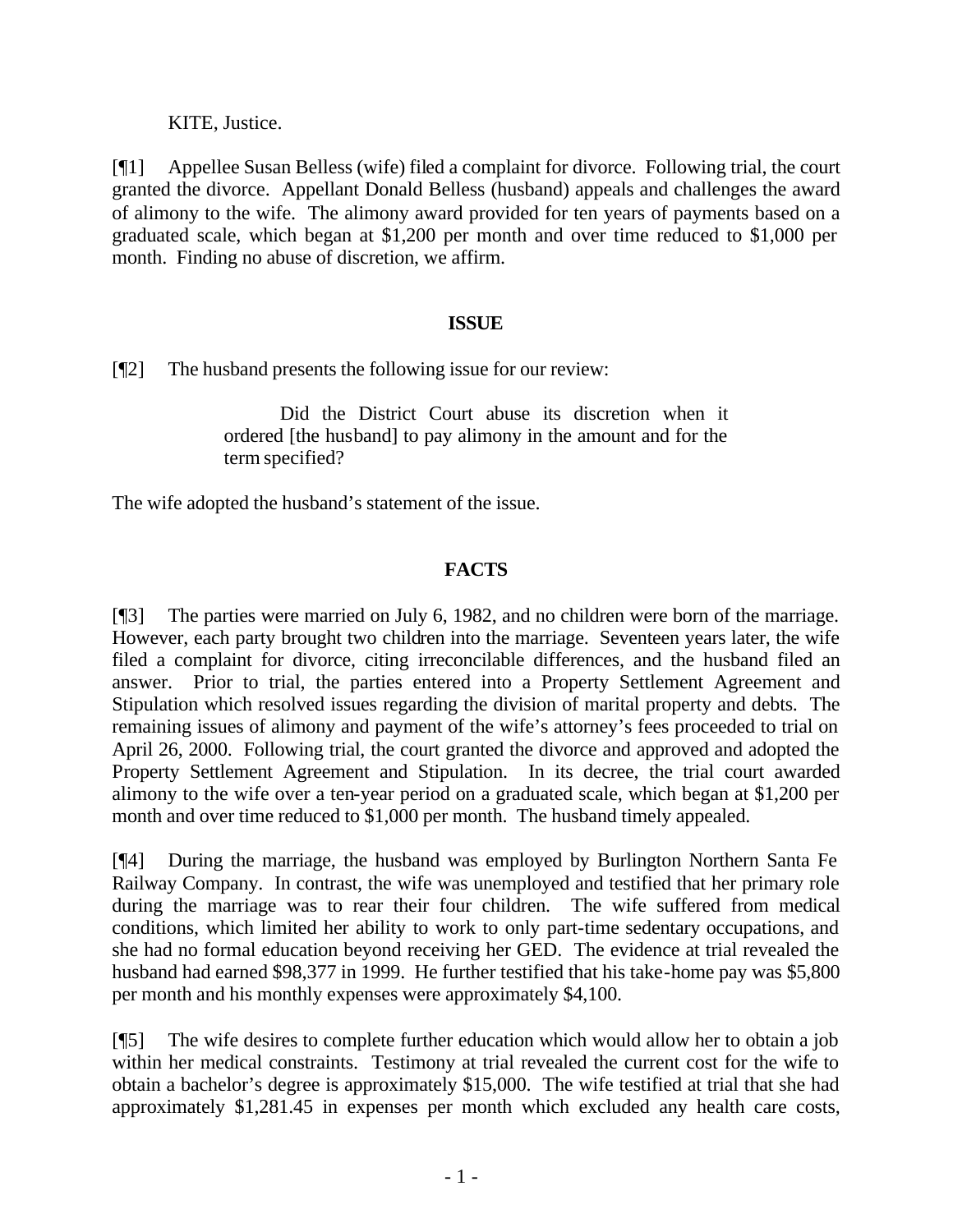medical prescription costs, and premiums for health and automobile insurance. The wife's costs for health and automobile insurance equate to an additional \$353.08 per month, and, without prescription insurance coverage, her costs for prescriptions could exceed \$1,220.29 per month. Thus, the wife's monthly expenses could total \$2,854.82.

#### **STANDARD OF REVIEW**

[¶6] There are few rules more firmly established in our jurisprudence than the proposition that disposition of marital property, calculation of income for child support purposes, and the granting of alimony are committed to the sound discretion of the district court. *Johnson v. Johnson*, 11 P.3d 948, 950 (Wyo. 2000). Judicial discretion is a composite of many things, among which are conclusions drawn from objective criteria; it means exercising sound judgment with regard to what is right under the circumstances and without doing so arbitrarily or capriciously. *Id.*; *Vaughn v. State*, 962 P.2d 149, 151 (Wyo. 1998). We must ask ourselves whether the trial court could reasonably conclude as it did and whether any facet of its ruling was arbitrary or capricious. *Johnson*, 11 P.3d at 950*.* In accomplishing our review, we consider only the evidence in favor of the successful party, ignore the evidence of the unsuccessful party, and grant to the successful party every reasonable inference that can be drawn from the record. *Id.*

#### **DISCUSSION**

[¶7] In the sole issue presented in this case, the husband contends the trial court abused its discretion when it ordered him to pay alimony in the amount and for the term specified. The husband contends the ten-year term of alimony exceeds any time period discussed in the testimony and the trial court failed to provide a specific reason for the amount of time specified.

[¶8] Wyo. Stat. Ann. § 20-2-114 (LEXIS 2000) governs the division of marital property and the award of alimony:

> In granting a divorce, the court shall make such disposition of the property of the parties as appears just and equitable, having regard for the respective merits of the parties and the condition in which they will be left by the divorce, the party through whom the property was acquired and the burdens imposed upon the property for the benefit of either party and children. The court may decree to either party reasonable alimony out of the estate of the other having regard for the other's ability to pay and may order so much of the other's real estate or the rents and profits thereof as is necessary be assigned and set out to either party for life, or may decree a specific sum be paid by either party.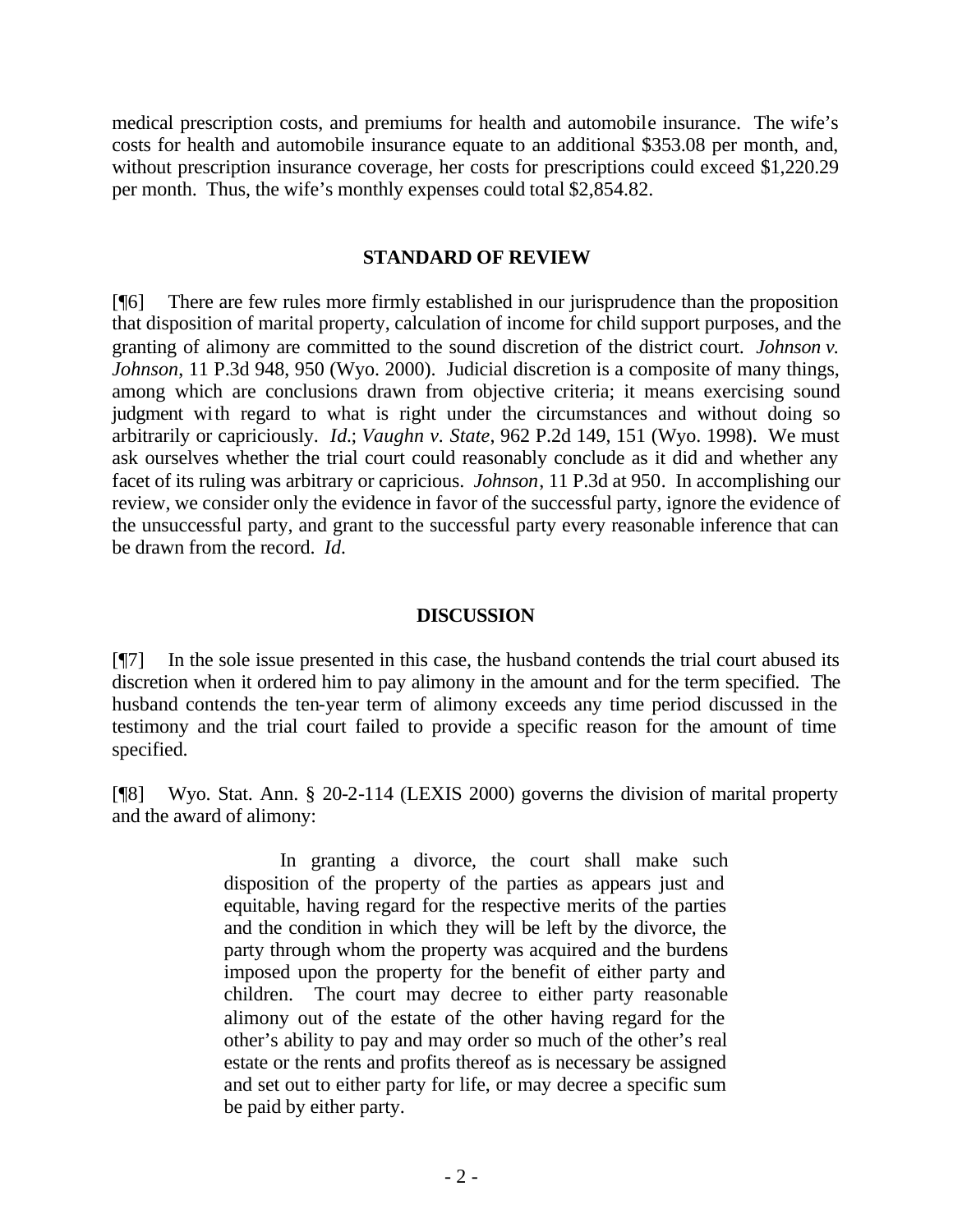The purpose of alimony is to provide a post-divorce substitute for the support provided to a spouse during the marriage. *Johnson*, 11 P.3d at 951. It is for the support and maintenance of a former spouse who is unable to adequately provide for himself or herself. *Id.* An award of property is a preferable modern substitute for alimony. *Id.* While in some cases alimony may be a necessity, "under ordinary circumstances it should be recognized that one spouse should not have a perpetual claim on the earnings of the other; that divorce, insofar as possible should sever the ties of the parties and they should begin to start their lives anew." *Grosskopf v. Grosskopf*, 677 P.2d 814, 821 (Wyo. 1984). When alimony is awarded in the absence of a stipulated settlement between the parties, the record must reflect some evidence that alimony, with its special features, is needed. *Johnson,* 11 P.2d at 951*.* If the intent is to adjust the equities between the parties at the time of the divorce, property division, which may encompass a series of payments, is the preferable method. *Id.*

[¶9] However, this court has also held on more than one occasion that "'[t]here are times, of course, when a trial court may see fit to allow a wife less property than her fair share would be if property only were involved; and in order to even up the balance, the court may provide for alimony payments.'" *Id.* (quoting *Young v. Young*, 472 P.2d 784, 787 (Wyo. 1970)).We have held that, in determining whether a spouse is entitled to be awarded alimony, the trial court considers objective criteria including "'the ability of the payor spouse to pay and the necessity of support of the payee.'" *Johnson*, 11 P.3d at 950 (quoting *Neville v. Neville*, 8 P.3d 1072, 1073 (Wyo. 2000)).

[¶10] The pertinent provision of the trial court's decree is as follows:

Taking into consideration the condition each party will be left financially after the divorce, I order that alimony in the amount of \$1,200 per month beginning June 1, 2000 shall be paid by the [husband]. This amount will reduce to \$1,100 per month beginning June 1, 2003 and will then reduce to \$1,000 per month beginning June 1, 2006 with the last payment due May 1, 2010. All payments shall be made through the clerk of court. The income withholding act shall apply and the amount may be deducted one-half out of each paycheck.

The husband asks this court to consider the Property Settlement Agreement and Stipulation entered into by the parties which made the husband responsible for all of the marital debt, whereas the wife departed the marriage free of debt. However, the husband's testimony proved he had ample income to cover the alimony payments, and we can discern no evidence from the record to suggest otherwise.

[¶11] Furthermore, the husband's annual income of \$98,377 is clearly disproportionate to the wife's unemployed status at the time of trial. The wife has only intermittent and insubstantial work experience, no formal education beyond a GED, no special skills or qualifications, and undisputed medical constraints. As a result, testimony at trial revealed that the wife could anticipate a minimum wage earning potential absent a bachelor's degree.